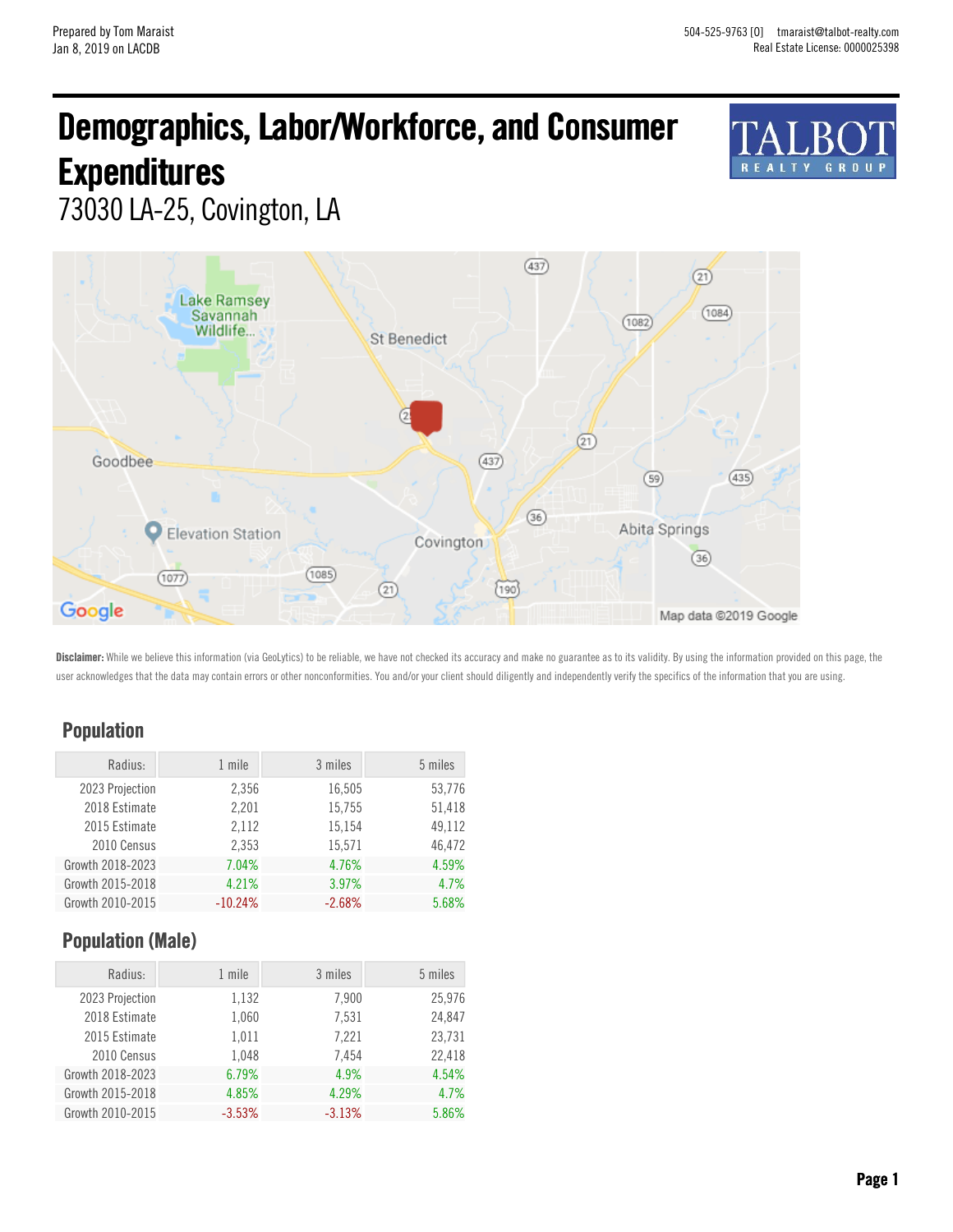### Population (Female)

| Radius:          | 1 mile    | 3 miles  | 5 miles |
|------------------|-----------|----------|---------|
| 2023 Projection  | 1,224     | 8,605    | 27,800  |
| 2018 Estimate    | 1,141     | 8,224    | 26,571  |
| 2015 Estimate    | 1,101     | 7,933    | 25,381  |
| 2010 Census      | 1,305     | 8.117    | 24.054  |
| Growth 2018-2023 | 7.27%     | 4.63%    | 4.63%   |
| Growth 2015-2018 | 3.63%     | 3.67%    | 4.69%   |
| Growth 2010-2015 | $-15.63%$ | $-2.27%$ | 5.52%   |

# Population by Age (2018 Estimate)

| Radius:                 | 1 mile | 3 miles | 5 miles | Radius:         | 1 mile  | 3 miles | 5 miles |
|-------------------------|--------|---------|---------|-----------------|---------|---------|---------|
| Age 0 to 5              | 203    | 1,095   | 3,674   | Age 0 to 5      | 9%      | 7%      | 7%      |
| Age 5 to 10             | 206    | 1,073   | 3,634   | Age 5 to 10     | 9%      | 7%      | 7%      |
| Age 10 to 15            | 198    | 1,036   | 3,650   | Age 10 to 15    | 9%      | 7%      | 7%      |
| Age 15 to 20            | 191    | 1,035   | 3,674   | Age 15 to 20    | 9%      | 7%      | 7%      |
| Age 20 to 25            | 177    | 1,050   | 3,632   | Age 20 to 25    | 8%      | 7%      | 7%      |
| Age 25 to 30            | 160    | 1,052   | 3,444   | Age 25 to 30    | 7%      | 7%      | 7%      |
| Age 30 to 35            | 153    | 1,008   | 3,193   | Age 30 to 35    | 7%      | 6%      | 6%      |
| Age 35 to 40            | 134    | 922     | 3,004   | Age 35 to 40    | 6%      | $6\%$   | 6%      |
| Age 40 to 45            | 128    | 880     | 2,980   | Age 40 to 45    | $6\%$   | 6%      | 6%      |
| Age 45 to 50            | 125    | 881     | 3,104   | Age 45 to 50    | 6%      | 6%      | 6%      |
| Age 50 to 55            | 122    | 960     | 3,279   | Age 50 to 55    | 6%      | 6%      | 6%      |
| Age 55 to 60            | 104    | 1,006   | 3,310   | Age 55 to 60    | 5%      | 6%      | 6%      |
| Age 60 to 65            | 93     | 997     | 3,084   | Age 60 to 65    | 4%      | 6%      | 6%      |
| Age 65 and over         | 207    | 2,760   | 7,756   | Age 65 and over | ı<br>9% | 18%     | 15%     |
| <b>Total Population</b> | 2,201  | 15,755  | 51,418  |                 |         |         |         |
| Median Age              | 26.8   | 37.47   | 35.72   |                 |         |         |         |

#### Median Age (Male)

| Radius:     | 1 mile | 3 miles | 5 miles |
|-------------|--------|---------|---------|
| 2010 Census | 30.6   | 39.13   | 37.38   |

### Median Age (Female)

| Radius:     | 1 mile | 3 miles | 5 miles |
|-------------|--------|---------|---------|
| 2010 Census | 33.11  | 43.07   | 40.01   |

### High School Graduates Age 25+ by Educational Attainment (2018 Estimate)

| Radius:                                       | 1 mile | 3 miles | 5 miles | Radius:                           | 1 mile | 3 miles | 5 miles |
|-----------------------------------------------|--------|---------|---------|-----------------------------------|--------|---------|---------|
| <b>High School</b><br>Graduate (or GED)       | 337    | 2,574   | 8,465   | High School<br>Graduate (or GED)  | 44%    | 38%     | 39%     |
| Some College, No<br>Degree                    | 275    | 2,518   | 8,511   | Some College, No<br>Degree        | 36%    | 37%     | 39%     |
| Associate or<br><b>Bachelor's Degree</b>      | 39     | 404     | 1,548   | Associate or<br>Bachelor's Degree | $5\%$  | $6\%$   | 7%      |
| Master's Degree                               | 43     | 802     | 2,227   | Master's Degree                   | 6%     | 12%     | 10%     |
| Professional School<br>Degree                 | 43     | 387     | 792     | Professional School<br>Degree     | $6\%$  | 6%      | 4%      |
| Doctorate Degree                              | 36     | 138     | 358     | Doctorate Degree                  | 5%     | 2%      | 2%      |
| <b>Total High School</b><br>Graduates Age 25+ | 773    | 6,823   | 21,901  |                                   |        |         |         |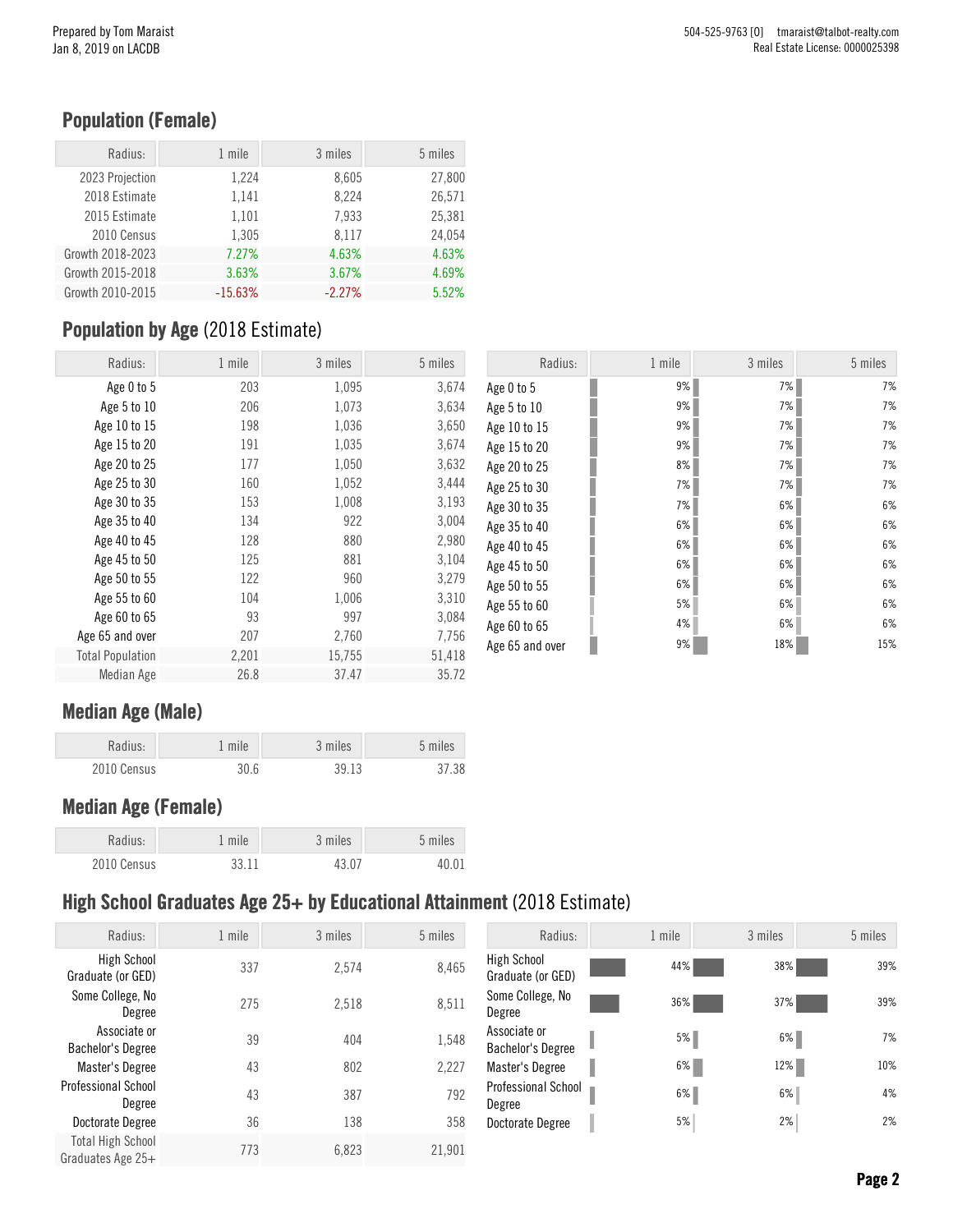#### Households

| Radius:          | 1 mile    | 3 miles  | 5 miles |
|------------------|-----------|----------|---------|
| 2023 Projection  | 917       | 6,470    | 20,415  |
| 2018 Estimate    | 857       | 6,184    | 19,532  |
| 2015 Estimate    | 822       | 5,953    | 18,664  |
| 2010 Census      | 916       | 6,143    | 17,719  |
| Growth 2018-2023 | 7%        | 4.62%    | 4.52%   |
| Growth 2015-2018 | 4.26%     | 3.88%    | 4.65%   |
| Growth 2010-2015 | $-10.26%$ | $-3.09%$ | 5.33%   |

# Average Household Size

| Radius:          | 1 mile   | 3 miles | 5 miles |
|------------------|----------|---------|---------|
| 2023 Projection  | 2.55     | 2.54    | 2.64    |
| 2018 Estimate    | 2.55     | 2.54    | 2.64    |
| 2015 Estimate    | 2.6      | 2.55    | 2.64    |
| 2010 Census      | 2.55     | 2.52    | 2.62    |
| Growth 2018-2023 | $0\%$    | 0.01%   | 0.02%   |
| Growth 2015-2018 | $-1.92%$ | $-0.2%$ | 0.02%   |
| Growth 2010-2015 | 1.96%    | 0.85%   | 0.55%   |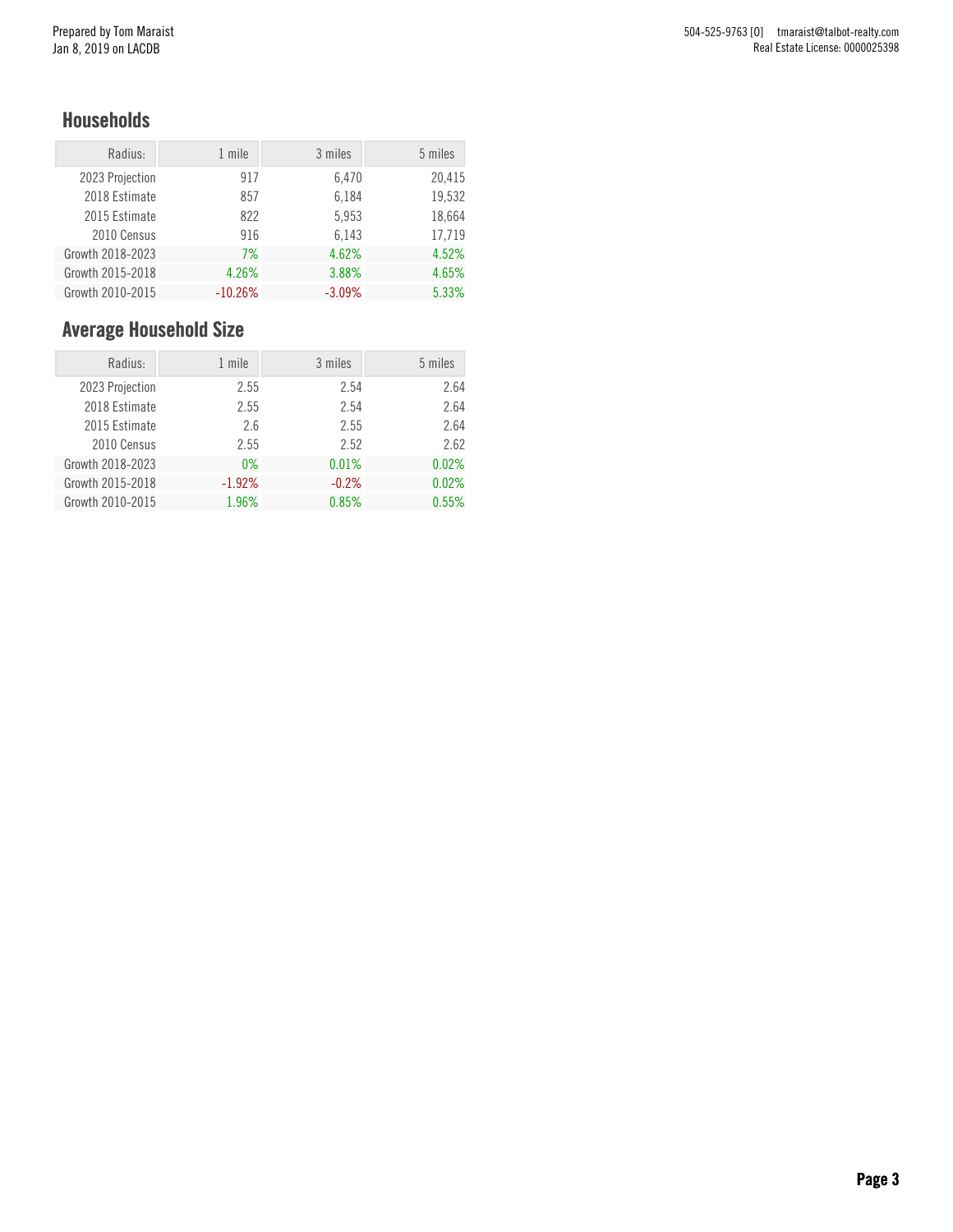# Households by Household Type and Size and Presence of Children (2018 Estimate)

| Radius:                                         | 1 mile | 3 miles | 5 miles | Radius:                                         | 1 mile | 3 miles | 5 miles |
|-------------------------------------------------|--------|---------|---------|-------------------------------------------------|--------|---------|---------|
| <b>Family Households</b>                        | 541    | 4,289   | 14,194  | <b>Family Households</b>                        | 63%    | 69%     | 73%     |
| Married-couple<br>family                        | 256    | 3,163   | 10,871  | Married-couple<br>family                        | 30%    | 51%     | 56%     |
| With own<br>children<br>under 18<br>years       | 110    | 1,169   | 4,789   | With own<br>children<br>under 18<br>years       | 13%    | $19\%$  | 25%     |
| No own<br>children<br>under 18<br>years         | 146    | 1,994   | 6,082   | No own<br>children<br>under 18<br>years         | 17%    | 32%     | 31%     |
| Male<br>Householder:<br>no wife present         | 36     | 260     | 825     | Male<br>Householder:<br>no wife present         | 4%     | 4%      | $4\%$   |
| With own<br>children<br>under 18<br>years       | 19     | 112     | 396     | With own<br>children<br>under 18<br>years       | $2\%$  | 2%      | 2%      |
| No own<br>children<br>under 18<br>years         | 17     | 148     | 429     | No own<br>children<br>under 18<br>years         | 2%     | 2%      | 2%      |
| Female<br>Householder:<br>no husband<br>present | 249    | 866     | 2,498   | Female<br>Householder:<br>no husband<br>present | 29%    | 14%     | 13%     |
| With own<br>children<br>under 18<br>years       | 149    | 456     | 1,357   | With own<br>children<br>under 18<br>years       | $17\%$ | $7\%$   | 7%      |
| No own<br>children<br>under 18<br>years         | 100    | 410     | 1,141   | No own<br>children<br>under 18<br>years         | $12\%$ | $7\%$   | $6\%$   |
| Nonfamily<br>Households                         | 316    | 1,895   | 5,338   | Nonfamily<br>Households                         | 37%    | 31%     | 27%     |
| 1 Person<br>households                          | 267    | 1,591   | 4,415   | 1 Person<br>households                          | 31%    | 26%     | 23%     |
| 2+ Unrelated<br>people                          | 49     | 304     | 923     | 2+ Unrelated<br>people                          | $6\%$  | $5\%$   | $5%$    |
| <b>Total Households</b>                         | 857    | 6,184   | 19,532  |                                                 |        |         |         |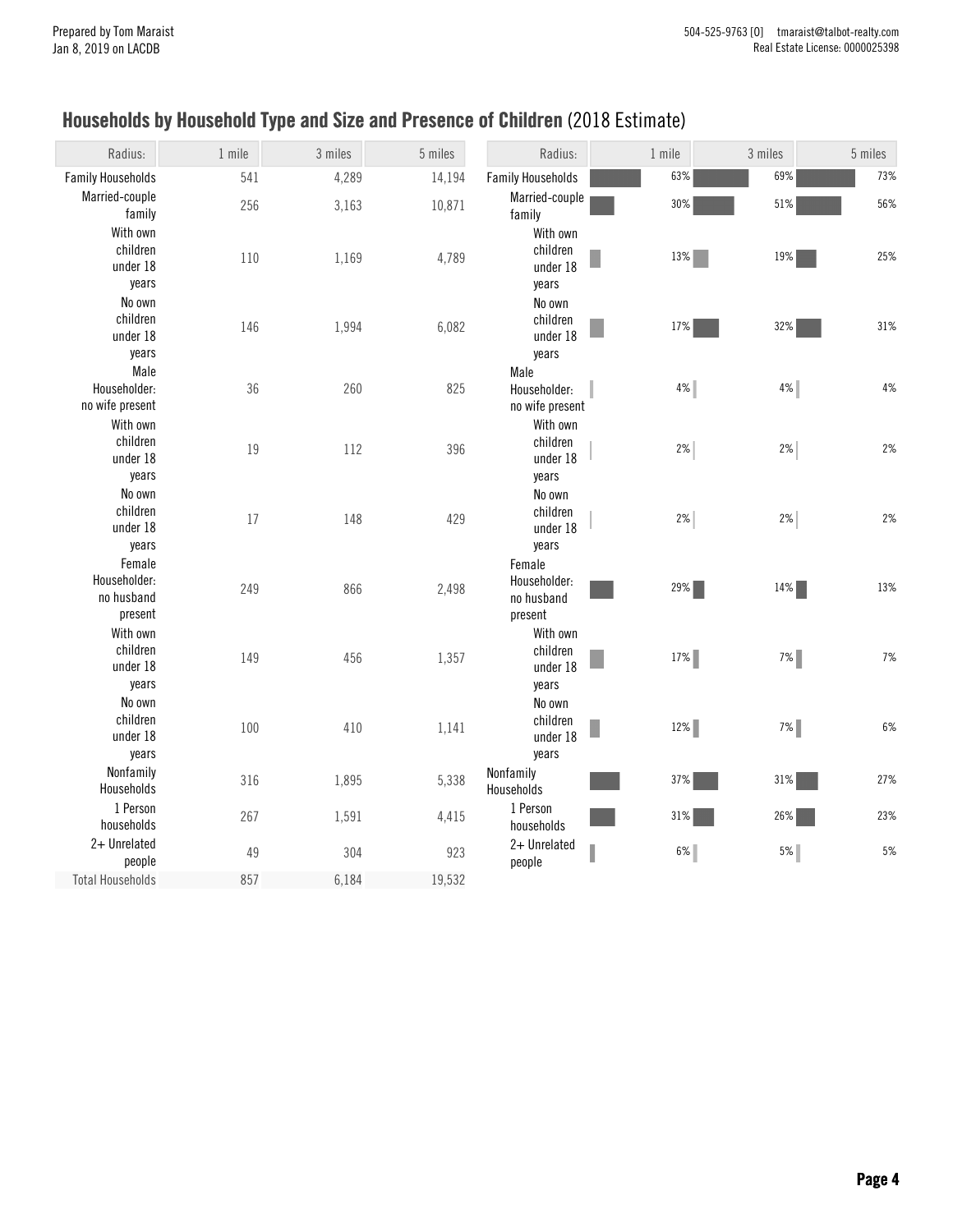### Households by Household Income (2018 Estimate)

| Radius:                     | 1 mile   | 3 miles     | 5 miles     |
|-----------------------------|----------|-------------|-------------|
| Less than \$25,000          | 244      | 1,307       | 3,968       |
| \$25,000 to \$49,999        | 318      | 1,669       | 4,456       |
| \$50,000 to \$74,999        | 93       | 963         | 3,555       |
| \$75,000 to \$99,999        | 67       | 791         | 2,765       |
| \$100,000 to<br>\$124,999   | 56       | 552         | 1,838       |
| \$125,000 to<br>\$149.999   | 54       | 474         | 1,179       |
| \$150,000 to<br>\$199,999   | 14       | 194         | 788         |
| \$200,000 or more           | 11       | 234         | 983         |
| <b>Total Households</b>     | 857      | 6,184       | 19,532      |
| Average Household<br>Income | \$51,807 | \$68,761.65 | \$74,534.32 |
| Median Household<br>Income  | \$22,618 | \$52,562.76 | \$62,134.43 |

| Radius:                   | 1 mile | 3 miles | 5 miles |
|---------------------------|--------|---------|---------|
| Less than \$25,000        | 28%    | 21%     | 20%     |
| \$25,000 to \$49,999      | 37%    | 27%     | 23%     |
| \$50,000 to \$74,999      | 11%    | 16%     | 18%     |
| \$75,000 to \$99,999      | 8%     | 13%     | 14%     |
| \$100,000 to<br>\$124,999 | 7%     | 9%      | 9%      |
| \$125,000 to<br>\$149,999 | 6%     | 8%      | 6%      |
| \$150,000 to<br>\$199,999 | 2%     | 3%      | 4%      |
| \$200,000 or more         | $1\%$  | 4%      | 5%      |

### Households by Household Income (2023 Projection)

| Radius:                     | 1 mile   | 3 miles     | 5 miles     |
|-----------------------------|----------|-------------|-------------|
| Less than \$25,000          | 260      | 1,380       | 4,169       |
| \$25,000 to \$49,999        | 340      | 1,753       | 4,669       |
| \$50,000 to \$74,999        | 100      | 1,003       | 3,711       |
| \$75,000 to \$99,999        | 71       | 823         | 2,886       |
| \$100,000 to<br>\$124,999   | 60       | 574         | 1,914       |
| \$125,000 to<br>\$149,999   | 59       | 491         | 1,227       |
| \$150,000 to<br>\$199,999   | 15       | 202         | 819         |
| \$200,000 or more           | 12       | 244         | 1,020       |
| <b>Total Households</b>     | 917      | 6,470       | 20,415      |
| Average Household<br>Income | \$50,787 | \$68,021.03 | \$72,856.94 |
| Median Household<br>Income  | \$19,021 | \$52,463.25 | \$63,517.85 |

| Radius:                   | 1 mile | 3 miles | 5 miles |
|---------------------------|--------|---------|---------|
| Less than \$25,000        | 28%    | 21%     | 20%     |
| \$25,000 to \$49,999      | 37%    | 27%     | 23%     |
| \$50,000 to \$74,999      | 11%    | 16%     | 18%     |
| \$75,000 to \$99,999      | 8%     | 13%     | 14%     |
| \$100,000 to<br>\$124,999 | 7%     | 9%      | 9%      |
| \$125,000 to<br>\$149,999 | 6%     | 8%      | 6%      |
| \$150,000 to<br>\$199,999 | 2%     | 3%      | 4%      |
| \$200,000 or more         | $1\%$  | 4%      | 5%      |

### Per Capita Income

| Radius:          | 1 mile   | 3 miles     | 5 miles     |
|------------------|----------|-------------|-------------|
| 2018 Estimate    | \$20.172 | \$27.147.64 | \$28.155.27 |
| 2015 Estimate    | \$19.894 | \$27.140.85 | \$27.588.19 |
| Growth 2015-2018 | 1.4%     | 0.03%       | 2.06%       |

### Unemployment Rate

| Radius:          | 1 mile     | 3 miles    | 5 miles   |
|------------------|------------|------------|-----------|
| 2018 Estimate    | 4.6%       | 3.36%      | $4.09\%$  |
| 2015 Estimate    | 10.82%     | 5.91%      | 5.28%     |
| Growth 2015-2018 | $-57.49\%$ | $-43.16\%$ | $-22.48%$ |